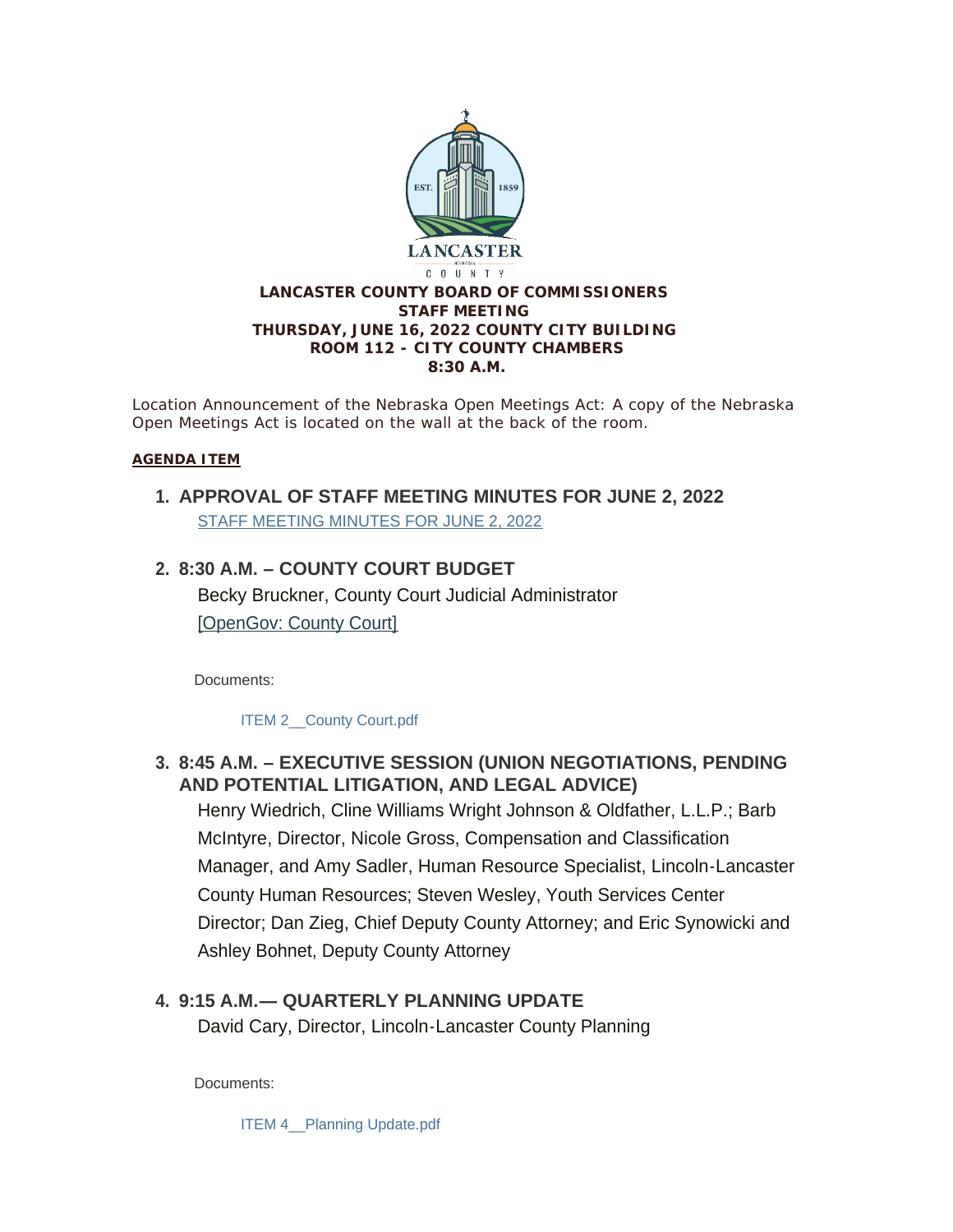**9:30 A.M. – PLANNING BRIEFING ON TEXT AMENDMENT 22002 5. (Enforcement, Revocation & Cancellation of Special Permits of Lancaster County Zoning Regulations) AND MISCELLANEOUS 22007 (Vacate Eden Acres Add. Final Plat)**

Tom Cajka, County Planner, Lincoln-Lancaster Planning Department

Documents:

ITEM 5\_\_TX22002 - [CB SUMMARY REPORT.pdf](https://www.lancaster.ne.gov/AgendaCenter/ViewFile/Item/5952?fileID=8399) ITEM 5 MISC22007 - [CB SUMMARY REPORT.pdf](https://www.lancaster.ne.gov/AgendaCenter/ViewFile/Item/5952?fileID=8400)

### **9:45 A.M. – BERRYDUNN INTRODUCTION 6.**

Michelle Kennedy, Project Manager and Lead Facilitator, and Shannon Flowers, Senior Consultant, BerryDunn

Documents:

[ITEM 6\\_\\_Michelle Kennedy Bio.pdf](https://www.lancaster.ne.gov/AgendaCenter/ViewFile/Item/5927?fileID=8375) ITEM 6 Shannon Flowers Bio.pdf

## **10:00 A.M.—CORRECTIONS CARPET PURCHASE 7.** Brad Johnson, Director, Corrections

Documents:

ITEM 7 16-288 Carpet.pdf ITEM 7 16-288 Floors Inc. Renewal (1).pdf ITEM 7 16-288 Floors UP quote (002).pdf ITEM 7\_\_Bid Invitation - [2022-06-06T142617.774.pdf](https://www.lancaster.ne.gov/AgendaCenter/ViewFile/Item/5928?fileID=8380) [ITEM 7\\_\\_September 26, 2018.pdf](https://www.lancaster.ne.gov/AgendaCenter/ViewFile/Item/5928?fileID=8381)

## **10:15 A.M. – AGENCY BUDGETS 8.**

### **VISITORS IMPROVEMENT AND PROMOTION A.**

Jeff Maul, Vice President-Executive Director, Lincoln Convention and Visitors Bureau

Documents:

[ITEM 8A\\_\\_Visitor Improvement Fund 18.pdf](https://www.lancaster.ne.gov/AgendaCenter/ViewFile/Item/5930?fileID=8391) ITEM 8A CVB FY2023 Budget.pdf ITEM 8A Visitors Promotion.pdf

### **BUDGET DISCUSSION B.**

Dennis Meyer, Budget and Fiscal Officer

Documents: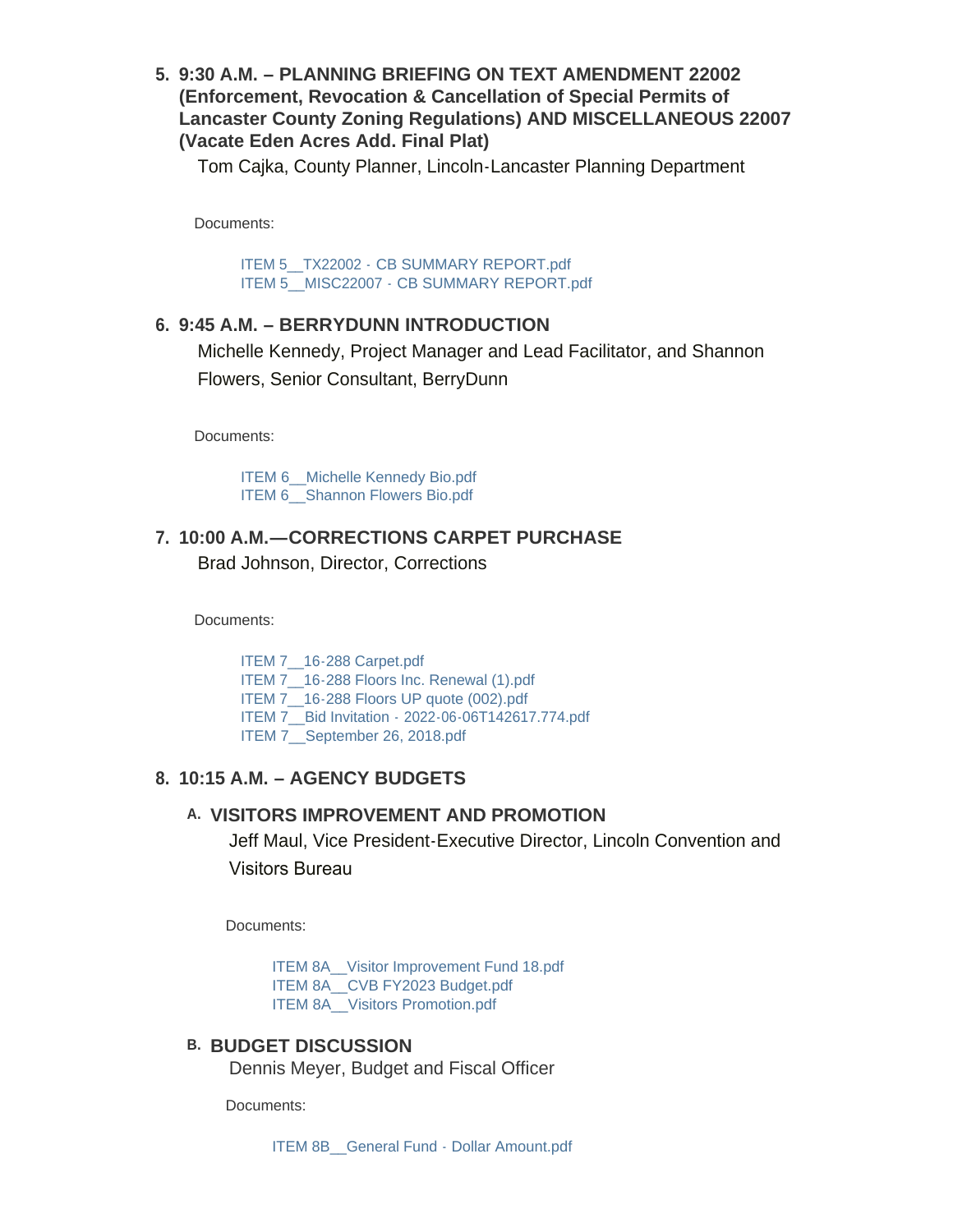### **10:30 A.M. - COVID-19 UPDATE AND RESPONSE 9.**

#### **ACTION ITEM 10.**

A. Authorization for the Deputy Chief Administrative Officer to **formally accept the following BerryDunn deliverables: Strategic Planning Consulting Services Project Work Plan and Schedule.** 

Documents:

[ACTION A\\_\\_D1\\_DAF\\_Lancaster County Project Work Plan and Schedule.pdf](https://www.lancaster.ne.gov/AgendaCenter/ViewFile/Item/5934?fileID=8387) [ACTION A\\_\\_Lancaster County\\_Strategic Plan Work Plan.pdf](https://www.lancaster.ne.gov/AgendaCenter/ViewFile/Item/5934?fileID=8388) [ACTION A\\_\\_Lancaster County Strategic Plan Project Schedule.pdf](https://www.lancaster.ne.gov/AgendaCenter/ViewFile/Item/5934?fileID=8389)

#### **DISCUSSION OF BOARD MEMBER MEETINGS ATTENDED 11.**

**Reducing Racial & Ethnic Disparities Committee A.**

Friday, June 3, 2022 @ 12:00 p.m. Yoakum

**RTSD Board Meeting B.**

Monday, June 6, 2022 @ 11:00 a.m. Amundson / Vest

**Lancaster County Mental Health Crisis Center Advisory C. Committee**

Wednesday, June 8, 2022 @ 12:00 p.m. Yoakum

#### **D. Parks and Recreation Advisory Board**

Thursday, June 9, 2022 @ 4:00 p.m. Vest

- **Realtors Association Government Affairs Committee E.** Friday, June 10, 2022 @ 9:00 a.m. Amundson / Flowerday
- **Region V Services Committee Meeting F.** Monday, June 13, 2022 @ 9:30 a.m. Yoakum
- **Region V Systems Governing Board Meeting G.** Monday, June 13, 2022 @ 10:30 a.m. Yoakum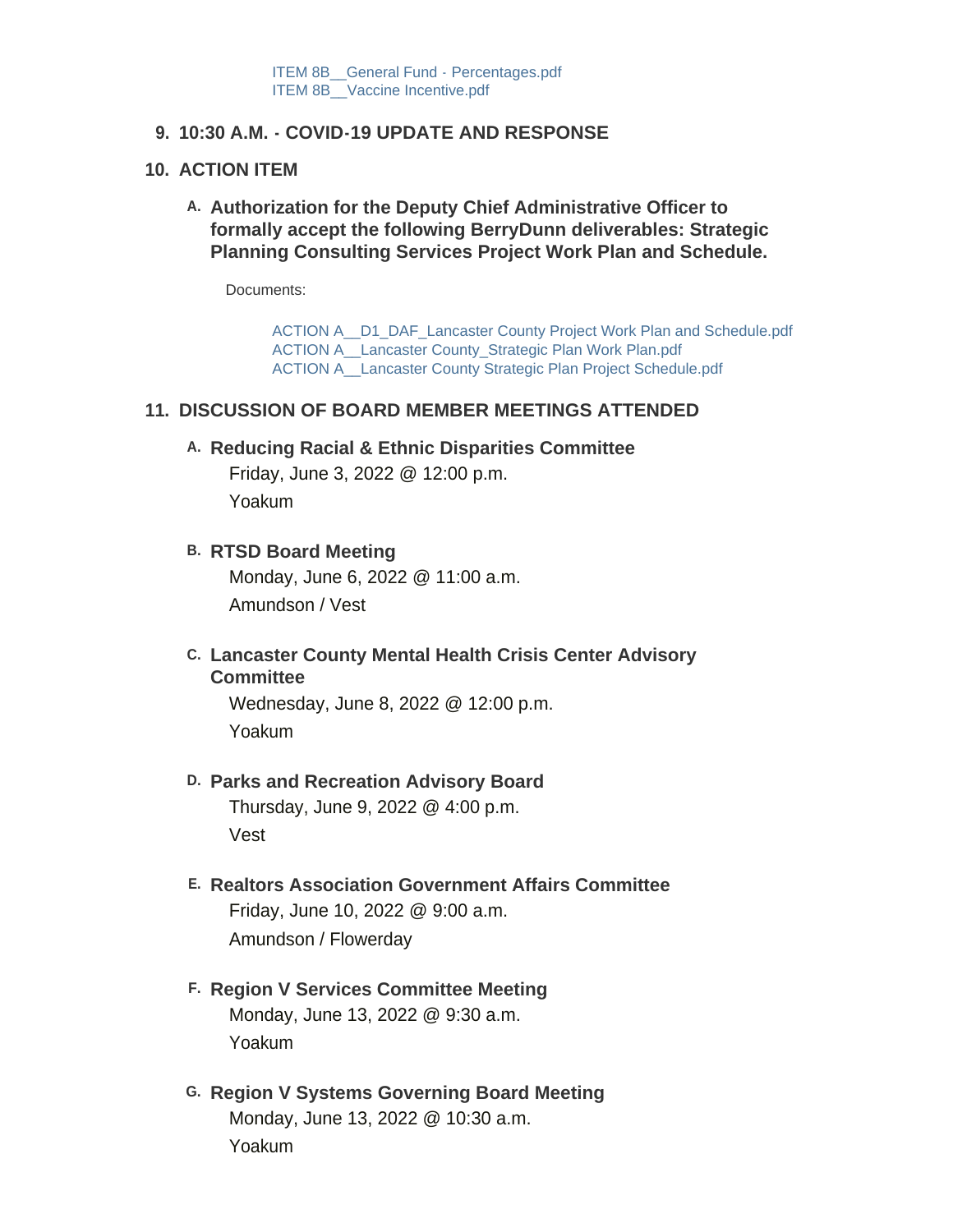- **Youth Crisis Response Committee H.** Monday, June 13, 2022 @ 12:00 p.m. Amundson
- **Public Building Commission I.** Tuesday, June 14, 2022 @ 1:30 p.m. Amundson / Flowerday
- **Lincoln Lancaster County Board of Health J.** Tuesday, June 14, 2022 @ 5:00 p.m. Flowerday
- **Rural Fire Radio Communications Steering Committee K.** Tuesday, June 14, 2022 @ 6:30 p.m. Flowerday

### **OTHER MEETINGS ATTENDED SINCE THE LAST STAFF L. MEETING**

#### **12. SCHEDULE OF BOARD MEMBER MEETINGS**

**Southeast Nebraska Development District Board Meeting A.** Thursday, June 16, 2022 @ 6:30 p.m. Vest

## **Lancaster County Ag Society B.** Thursday, June 16, 2022 @ 7:30 p.m. Amundson / Vest

## **New Americans Task Force Meeting C.** Friday, June 17, 2022 @ 12:00 p.m. Yoakum

**Mutual Aid D.** Monday, June 20, 2022 @ 8:00 p.m. Schorr / Yoakum

## **NACo Transportation Committee E.** Wednesday, June 22, 2022 @ 3:00 p.m. **Schorr**

**EMERGENCY ITEMS 13.**